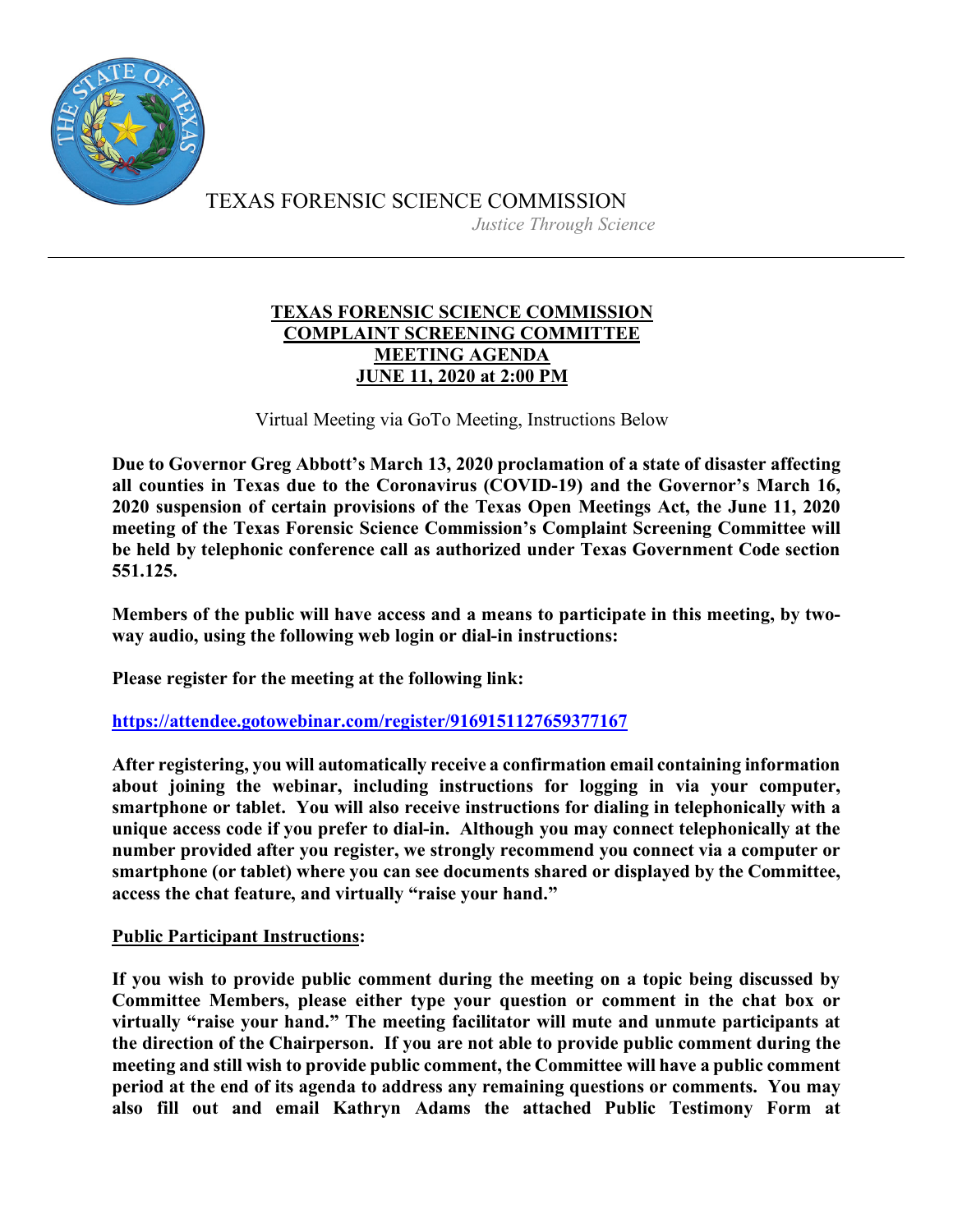**[info@fsc.texas.gov](mailto:info@fsc.texas.gov) in advance of the meeting to ensure your public comment is addressed. All public comments are limited to 5 minutes with adjustments as necessary.** 

**A recording of the meeting will be available after June 12, 2020. To obtain a recording, please contact Kathryn Adams at (512) 936-0770 or email [kathryn.adams@fsc.texas.gov.](mailto:info@fsc.texas.gov)**

**During this meeting, the Committee may consider and take action on the following items. The Committee may take breaks as necessary. The timing of agenda items provided below are estimates.** 

- 1. Roll call for members. (Daniel)
- 2. Discuss and consider pending complaints and laboratory self-disclosures as well as new complaints and self-disclosures received through May 29, 2020. (Daniel) *(45 min)*

Disclosures Pending from January 31, 2020

1. No. 19.26; Department of Public Safety – Austin (Toxicology)

Disclosures Received as of May 29, 2020

- 2. No. 20.03; Harris County Institute of Forensic Sciences (Toxicology)
- 3. No. 20.11; NMS Labs Winston-Salem, NC (Blood Alcohol)
- 4. No. 20.13; Signature Science, LLC (Forensic Biology/DNA)
- 5. No. 20.14; Fort Worth Police Department Crime Laboratory (Seized Drugs)
- 6. No. 20.15; Department of Public Safety Austin (Toxicology)
- 7. No. 20.17; Jefferson County Regional Crime Laboratory (Seized Drugs)
- 8. No. 20.18; NMS Labs Horsham, PA (Toxicology)
- 9. No. 20.25; Jefferson County Regional Crime Laboratory (Seized Drugs)

Complaints Received as of May 29, 2020

- 10. No. 20.05; Cochran, Antonio (Southwestern Institute of Forensic Sciences; Forensic Biology/DNA, Serology)
- 11. No. 20.10; Rangel, Jerry (Bryan Police Department, Department of Public Safety - Austin; Bloodstain Pattern Analysis, Forensic Biology/DNA)
- 12. No. 20.24; Schmucker, Margaret (Tom Green Co. Prosecutors; Bloodstain Pattern Analysis)
- 13. No. 20.26; Gonzales, Joe (SANE Cynthia Garcia, Bexar Co. Criminal Investigation Laboratory; Trial Testimony, Forensic Biology)
- 14. No. 20.28; Therrell, John (Texas Department of Public Safety Houston; Blood Alcohol)
- 15. No. 20.29; Tawater, Royce W. (Missouri State Highway Patrol; Forensic Biology/DNA)
- 3. Schedule and location of future meetings. (Daniel)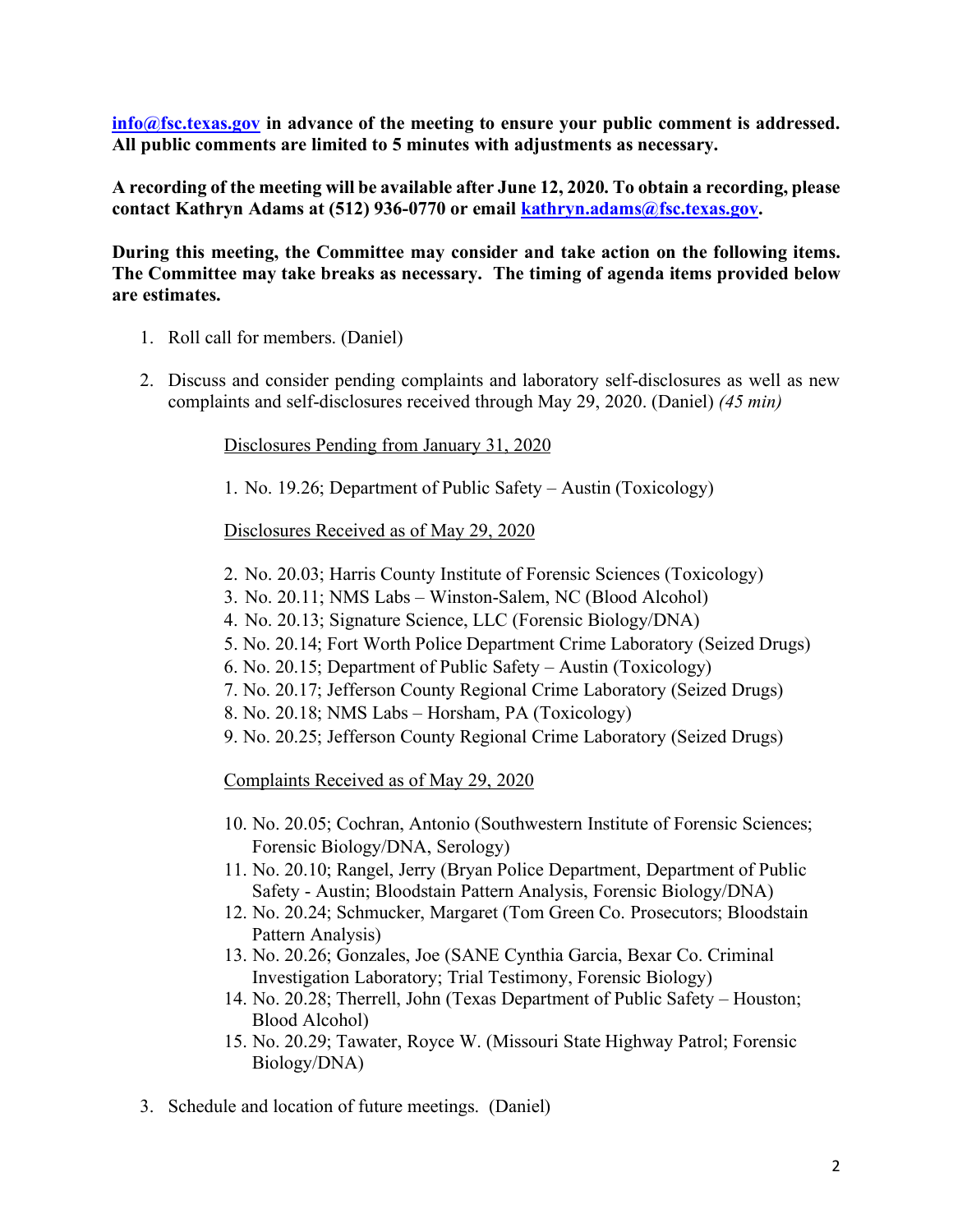- 4. Hear public comment. (Daniel)
- 5. Adjourn.